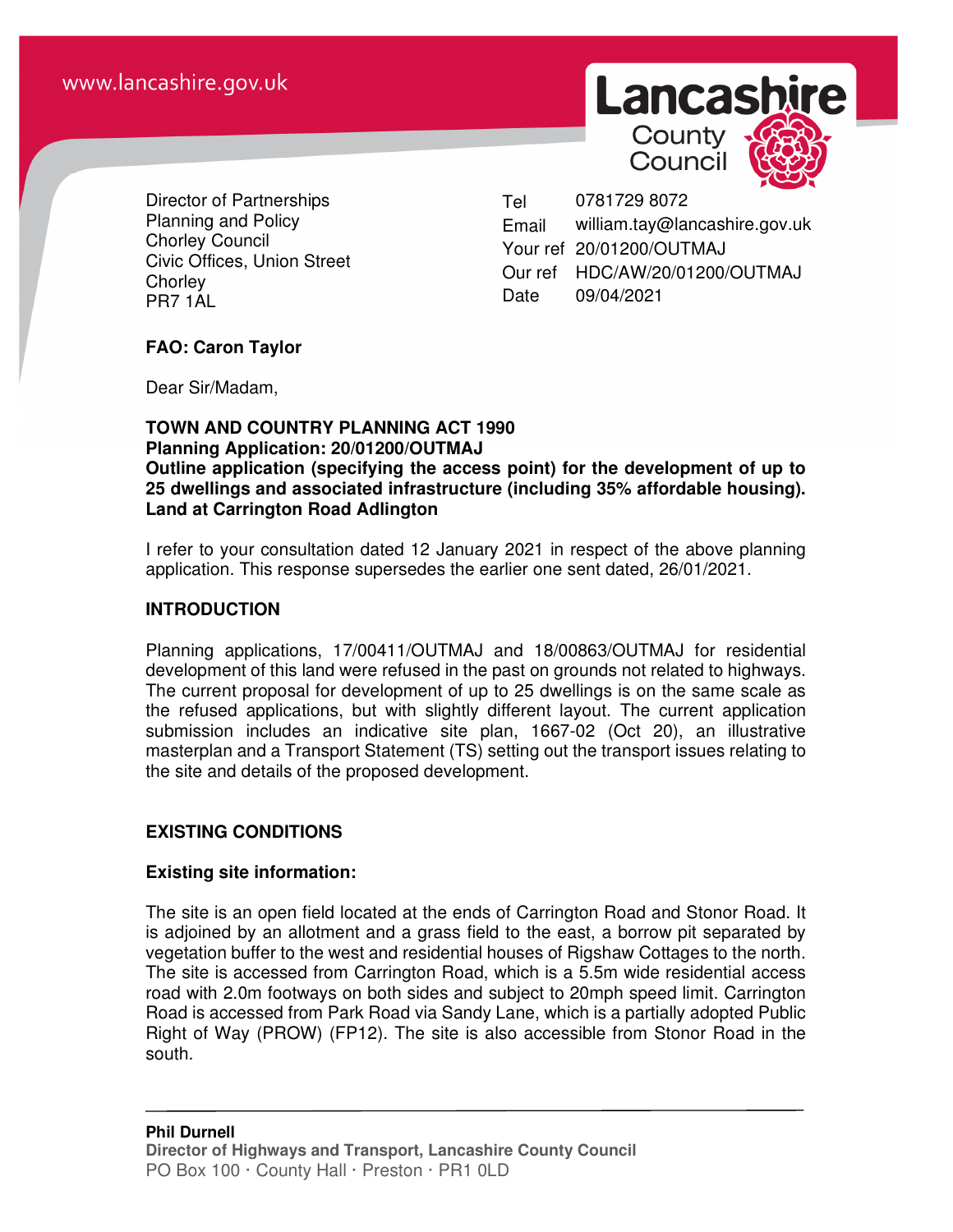### **Baseline transport information**

In addition to FP12 (Sandy Lane) stated above, there are two other PROWs to the east and north of the site. FP10 which runs over Bonds Lane is to the east with FP11 to the north. Bonds Lane is an adopted access road starting from Park Road up to its junction with Southgate. From this point, Bonds Lane continues as an unadopted PROW (FP10) to Westhoughton Road. FP10 is currently privately maintained. In the south, vehicular access is permitted on FP10 from its starting point at Bonds Lane/Southgate to the rear of 3 Stonor Road, while in the north, vehicular access is permitted from Westhoughton Road to the Allanson Hall (Rigshaw) footbridge. Vehicular access is not permitted over the bridge, although there are no warning signs in place to that effect. The central section of FP10 from the rear of 3 Stonor Road to the Allanson Hall (Rigshaw) footbridge is not used by vehicles. FP11 extends along the west boundary of the site from FP12 (Sandy Lane) to the unadopted access road leading to Rigshaw Cottages.

The towpath of the Leeds and Liverpool Canal is part of the route 55 cycle network and can be accessed from the foot of the White Bear Canal Bridge on Park Road. There is also an advisory cycle lane from the foot of the bridge on Park Road and extends through Market Place to Railway Road to connect cycle route 10 in the east at Babylon Lane/Chorley Road.

Bus stops are within recommended walking distance of the site on Park Road and the A6, however, public bus services operated are limited. The only public service available on both routes is a day service provided by bus 8A (Chorley - Blackrod via Limbrick) at half hourly frequencies, Mondays - Fridays and on Saturdays.

# **The local highway network**

The area is largely residential and served by Park Road as the main distributor extending from the A6 in the east to The Common in the west. The Common is not a through vehicle access. The area is within a 20mph zone with vertical traffic calming features installed on Park Road and some of the residential access roads. There are footways on both sides of Park Road and Carrington Road; and most of the residential streets with street lighting. The Adlington Primary School is situated on the north side of Park Road near the White Bear Bridge. There is adequate visibility at Park Road/Sandy Lane and Sandy Lane/Carrington Road where the proposed development will be accessed from.

# **Traffic accidents**

The most recent available 5-year record reveals a single slight personal injury accident outside 50 Park Road and although there have been accidents at various locations on the A6, given the proposed scale of development and location of the site, it is not considered the development will exacerbate the accident problems. As such, accident mitigation measures on the A6 will not be required. The single accident on Park Road is not of highway concern.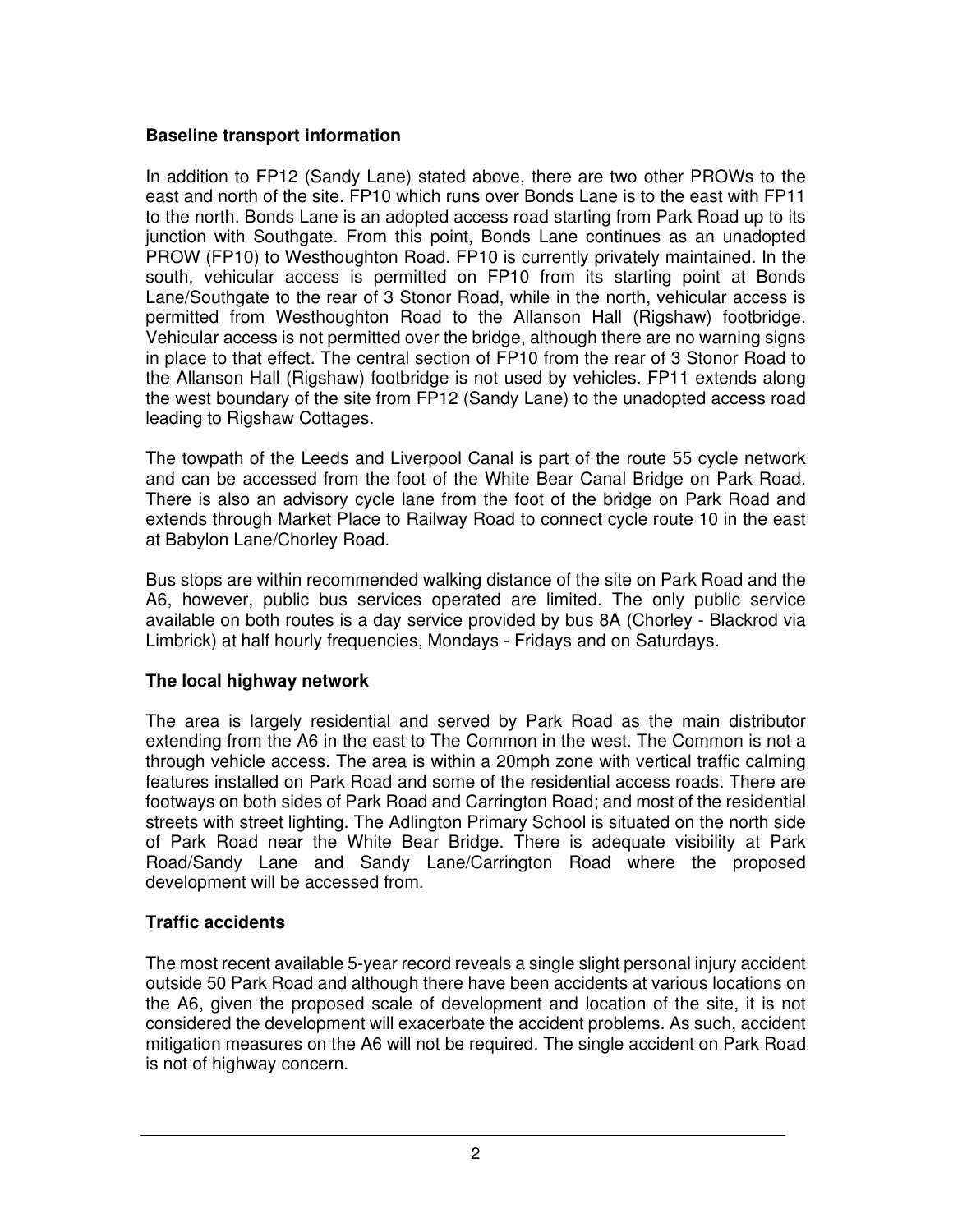# **PROPOSED DEVELOPMENT**

The proposal is for residential development of 25 dwellings including 35% affordable component, but the applicant is only seeking approval of the access at this stage with all matters reserved.

#### **Internal layout / Parking**

The indicative site plan shows that the proposed development is to be accessed from Carrington Road with a link provided to Stonor Road for use by pedestrians and cyclists. The access involves providing a new 5.5m wide site access road with 2.0m wide footways on both sides to connect the existing Carrington Road, but the north and south ends of the development are proposed to remain as private drives with service strips. The indicative layout is acceptable in principle as it accords with the principles of the MfS and the LCC's Creating Civilised Streets. The detailed layout should be provided and constructed to the LCC Specification for Construction of Estate Roads to ensure satisfactory access and in order to be acceptable for adoption under the Section 38 agreement of the Highways Act 1980.

If the south aspect of the development is made private as shown on the submitted illustrative masterplan, there would be implications for pedestrians and cyclists who require un-interrupted and properly maintained route to and from Stonor Road. The proposed private area at the south is therefore not acceptable and should be provided to adoptable standard consistent with the rest of the layout and offered for highway adoption to ensure the pedestrian/cycle route is always available and kept in good maintenance condition. The pedestrian/cycle link should be 3.5m wide.

Parking should be provided to the Chorley Council Parking Standard with integral and detached garages provided to internal dimensions of 3m x 6m (single) and 6.0m x 6.0m (double) in order to count as parking spaces.

### **ACCESSIBILITY BY NON-CAR MODES**

### **Pedestrians/Cyclists**

The site is within an acceptable walking and cycling distance of local services and amenities on Park Road and in Adlington including bus stops and the Adlington Railway Station. However, suitable pedestrian/cyclist access to the north towards Westhoughton Road via FP10 is currently hindered due to the poor surface condition of its section between the rear of 3 Stonor Road and the Allanson Hall (Rigshaw) footbridge. The PROW (FP10) is used by pedestrians and cyclists to the north, but can be risky in wet weather and when it is dark. Therefore, although any improvement to FP10 will likely require third party consent, given the need to identify and pursue opportunities to promote walking, cycling and public transport use as required by the NPPF, improvement of FP10 is considered necessary for the proposed development to ensure accessibility and safety for pedestrians and cyclists.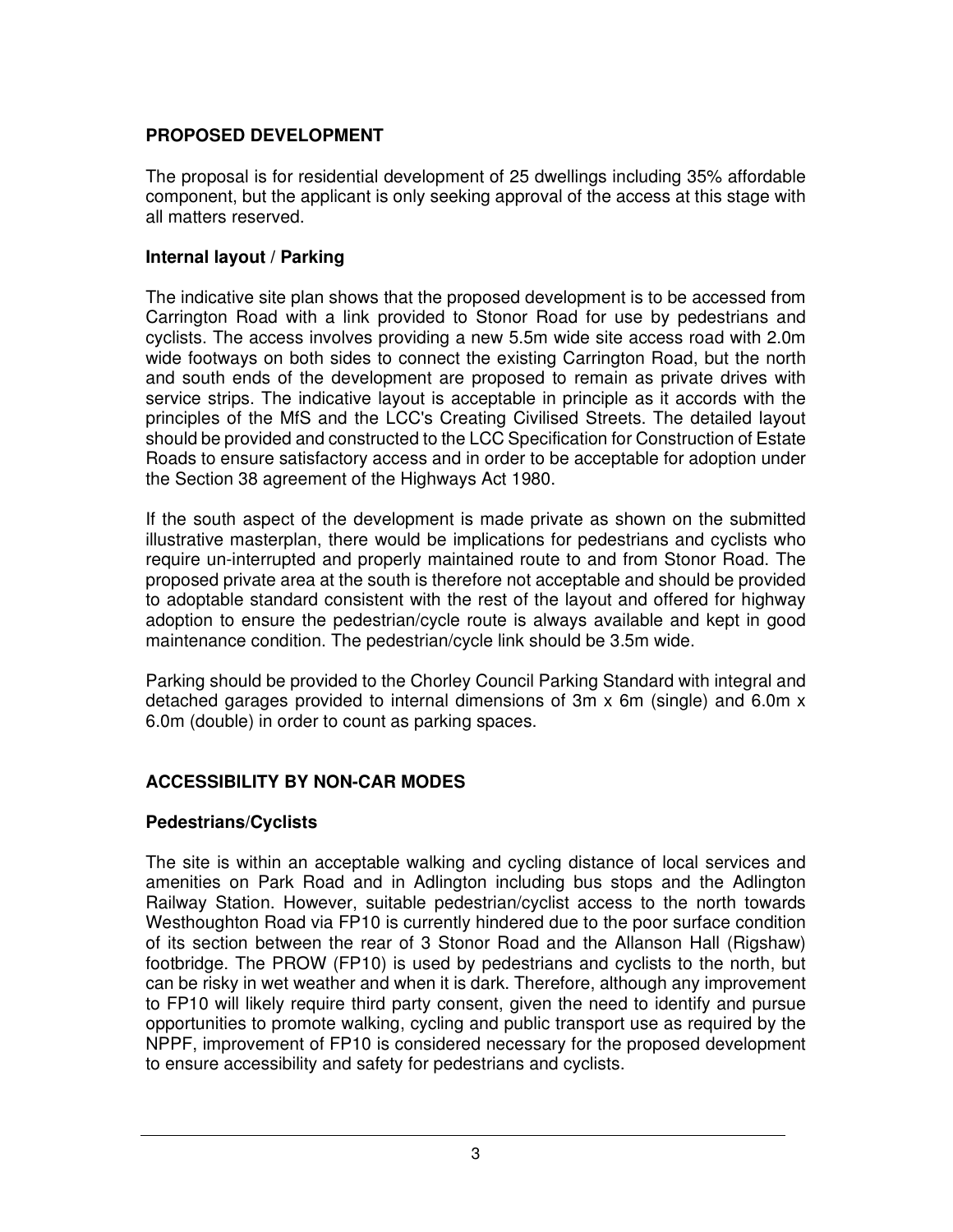# **Public Transport**

#### Bus / Train

As indicated above, although there are bus stops within walking distance of the site, the public bus services provided on Park Road and the A6 are limited. The only available public service is a day service provided by bus 8A at half hourly frequencies, Mondays- Fridays and on Saturdays. For public transport to serve as sustainable alternative to cars, the bus services provided must realistically be capable of delivering a shift away from the car. Any significant shift can only be achieved with increased levels of service possibly into the evenings and on Sundays and public holidays. It is therefore considered that the applicant be requested to contribute towards increased bus services in the area.

There are 4no bus stops on Park Road, all within acceptable walking distance of the site. However, none have bus bay markings or clearways and only two have raised kerbs, but with outdated shelters that need to be replaced. The bus stop facilities need to be of high-quality standard, disability compliant, safe, attractive and comfortable to use. There is need to encourage public transport use as required by the NPPF, therefore, it is considered the applicant carries out improvements to the 4no bus stops to quality disability compliant standards to include raised kerbs and boarding areas, bus stop bay and worded markings, clearways etc., with the existing two shelters replaced with new.

The Adlington Railway Station is within short walking distance of the site and the applicant has indicated in paragraph 3.5.2 of the TS that there is adequate provision of cycle storage facilities at the Station.

### **HIGHWAY IMPACT**

Using TRICS, the applicant predicts that the proposed 25 dwellings will generate 13 and 12, two-way vehicle trips during weekday AM and PM peaks respectively. The trip to be generated by the proposed development will obviously lead to increased flows on Park Lane and the surrounding highway network, however this level of impact is unlikely to adversely affect the smooth operation of the highway network including the junction of the A6 and Park Road which is a critical location on the local highway network.

### **MITIGATION MEASURES**

The measures identified as necessary to deal with the anticipated impacts of the proposed development are the improvements of the following.

- Public Right of Way (FP10) through s278 agreement
- 4no bus stops on Park Road through s278 agreement
- Bus services and frequencies on Park Road through s106 agreement.